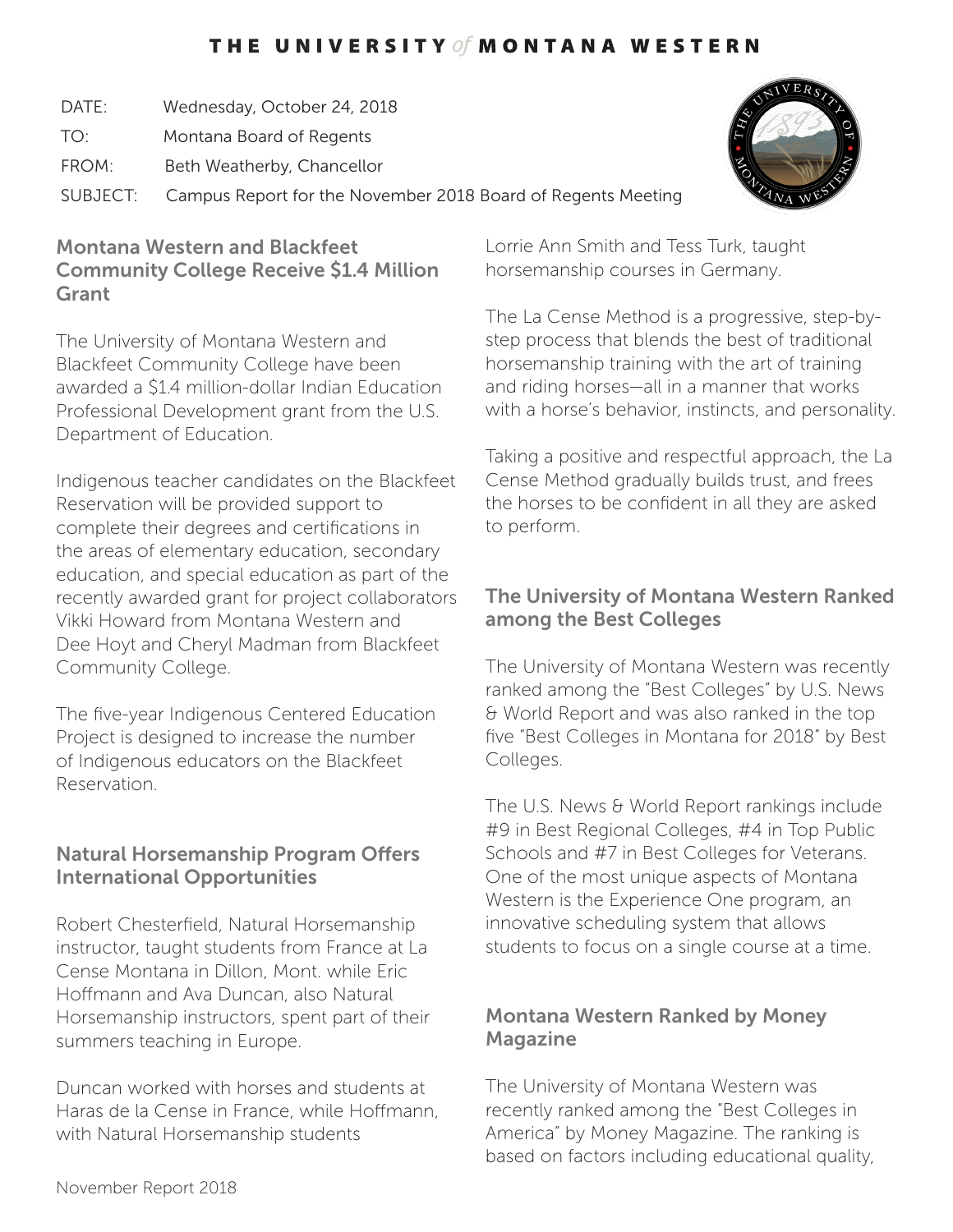affordability, and alumni financial success. The other Montana colleges in the ranking are Montana State University and Carroll College.

According to the Money Magazine website, the publication drew "on the research and advice of dozens of the nation's top experts on education quality, financing, and value to develop a uniquely practical analysis of more than 700 of the nation's best-performing colleges."

#### Montana Western Hosts Education Conference on High Impact Practices

The University of Montana Western hosted the "Taking Student Success to Scale: High Impact Practices" Southwest Montana Regional Conference on October 18, 2018.

High-impact practices (HIPs) were first described in 2008 by educational researchers, George Kuh and Ken O'Donnell, as proven strategies to increase student success. Montana Western serves as a natural host for the conference due to its unique approach to classroom scheduling and immersive learning known as Experience One.

"Experience One is one example of the successful strategies that NASH is interested in promoting at a national scale to increase participation in high impact practices," said Montana Western's Dean of Outreach and conference coordinator, Anneliese Ripley, Ed.D.

### UMW Welcomes Youth Serve Scholarship **Recipients**

As members of the incoming fall 2018 class, Montana Western welcomed seven "Youth Serve Montana" Scholarship recipients. This scholarship is made possible through a partnership between Montana Campus Compact, the Governor's Office of Community Service and Reach Higher Montana. This

scholarship annually honors 100 incoming freshman who have been exemplary community volunteers during their high school careers in Montana.

Each student completed at least 100 hours of service. The students are Kimberlee Ollinger (Browning), Brenna Combs (Conrad), Avery Harris (Fairfield), Kayla Underwood (Great Falls), Ian McCants (Shelby), Payton Frields (Trout Creek), and Brooke Wiltbank (Hamilton).

### Shakespeare in the Parks Performance Held at UMW

Montana Shakespeare in the Parks performed Shakespeare's tragedy "Othello" on Aug. 29 on the University of Montana Western's Legacy Plaza.

The free performance was sponsored by the University of Montana Western's School of Outreach, Foundation and Student Affairs along with the Southwest Montana Arts Council.

Montana Shakespeare in the Parks has brought high-quality live theatrical productions to small communities in Montana for over 45 years.

### Chamique Holdsclaw Shares Her Story on Mental Health and Basketball

Chamique Holdsclaw, mental health activist and WNBA vet spoke at the Big Sky Behavioral Health Summit on Sept. 13, 2018 at the University of Montana Western.

The conference is designed for mental health providers, primary care providers, educators, law enforcement officials, and other community stakeholders.

Holdsclaw focused on approaches to addressing mental health, her success in basketball, and the importance of talking to someone as an outlet.